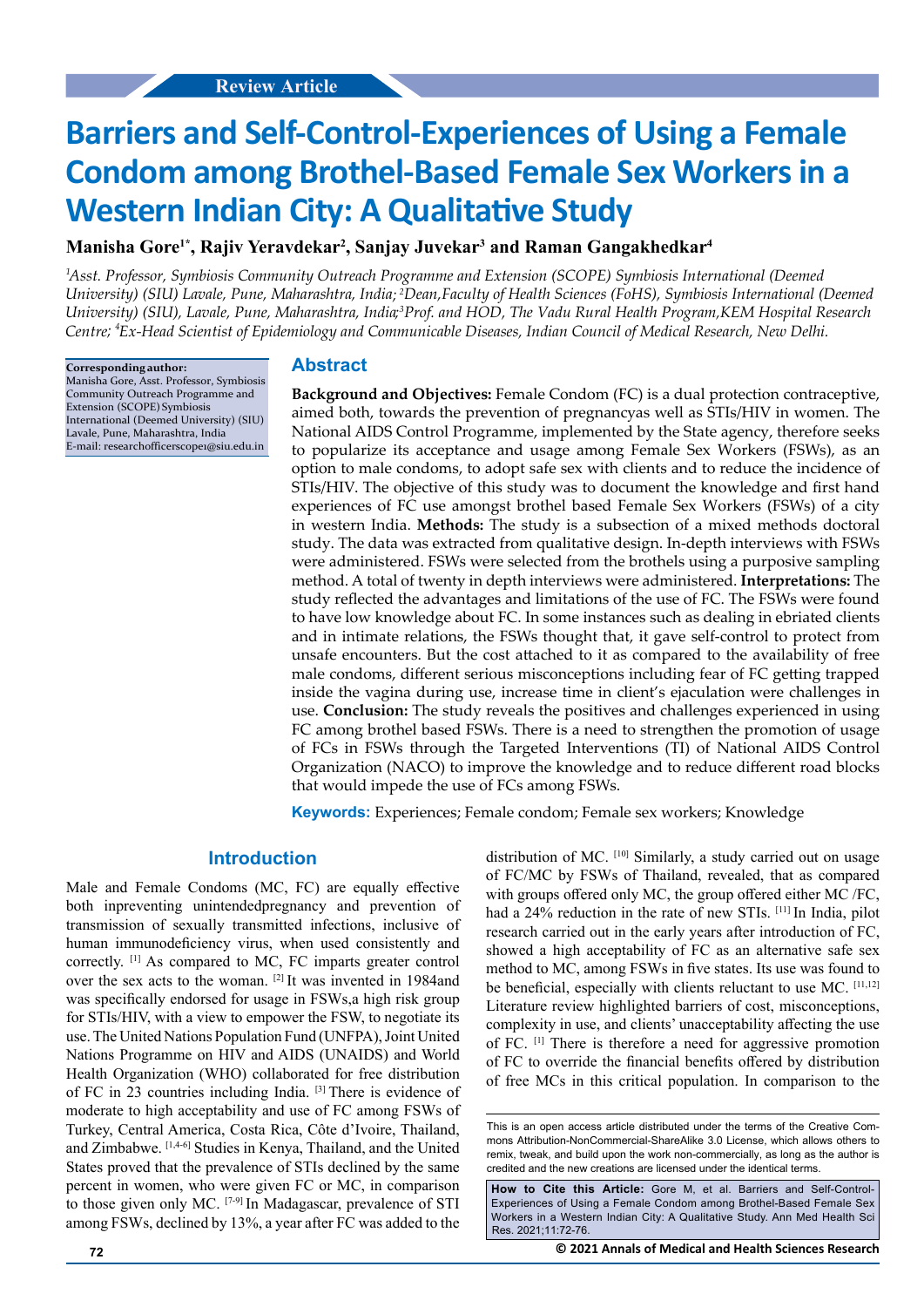Gore M, et al.: Barriers and Self-Control-Experiences of Using a Female Condom among Brothel-Based Female Sex Workers in a Western Indian City: A Qualitative Study

prevalence of 2.2% of HIV at the national level, the prevalence of HIV among FSWs was above 18%. [9] Therefore, in 2007, Hindustan Latex Family Planning Promotion Trust (HLFPPT), a national 'not for profit' health services organization introduced a campaign to promote FC among FSWs-'Targeted Interventions' (TI) in India. [9] The campaign intended to bring improved decision-making and autonomy in condom use. FSWs were trained for correct insertion and use of FC. [12] The present study documents the knowledge and first-hand experiences of FC use among brothel-based FSWs in western India.

## **Methods**

To gain insight into FSWs experience of using FC a qualitative design was used. A descriptive approach was adopted in which the experiences were elucidated. This helped to understand participants' perceptions about use of FC.

#### **Participants and study setting**

The study area is ared light area of Pune, situated in the heart of the city and is surrounded by a large numbers of commercial establishments. It has a total of 333 brothels, where around 2500 FSWs reside. [8] Number of residents of FSWs in each brothel varies from 5 to 10. However, this is a floating number, as the FSWs often migrate between cities and brothels within the same city, in their quest for a better life. Considering the accessibility of this focus group and the sensitivity of the research study, the study was conducted within the brothels, where an in depth interview was conducted with the FSWs. The participants were recruited using a purposive sampling technique using these inclusion criteria:

- FSWs having knowledge about FC and those who have used it for some time
- Those willing to consent and devote substantial time

The study concluded at 20th respondent after reaching a theoretical saturation, which indicates that, based on the data that has been collected or analysed, further data collection and/ or analysis is unnecessary. [13]

## **Ethical consideration**

Approval to the study was sought from the Independent Ethics Committee of Savitribai Phule Pune University before initiating the study. The Informed Consent Form (ICF) was translated in Hindi as majority FSWs speak and understand Hindi. Within the brothel, the ICF was read and explained to all FSWs. In case the FSW was literate, a written informed consent was obtained. In case, the FSW was illiterate, thumb impression of the respondents was obtained in the presence of colleague FSW, who also signed as an impartial witness.

## **Data collection**

The semi structured interview had open-ended questions on knowledge, source of information and training as regards use of FC, its distribution and availability, experiences about its use and challenges. The study period was April 2013-September 2015. The in depth interviews were conducted over 30 minutes-60 minutes. Two interviews, took more than 60 minutes as the FSWs solicited with the clients who approached them

during the process. The use of open-ended questions helped the respondents to describe their experiences in detail; probes were used to encourage the participants to tell more without asking any leading questions. The interviews were not audio taped, instead transcribed verbatim by the first author. All measures were adopted to maintain confidentiality in collection and storing of the data.

#### **Data analysis**

The interviews were translated into English. Analysis used inductive approach. [14] The transcripts were read several times to identify categories and themes. The researcher read all the transcripts. After discussion, a coding frame was developed and the transcripts were coded. If new codes emerged, the coding frame was changed and the transcripts were re-read according to the new structure. This process was used to develop categories, which were then conceptualized into broad themes after further discussion.

# **Interpretations**

#### **Characteristics of the respondents**

As per Table 1, most (35%) of the respondents were in the young age group of 28 years-32 years. 80% were illiterate. 35% of the respondents were from West Bengal. 25% and 10% of the respondents were deserted/separated and widowed respectively. 15% were \*Devadasis.

#### **Theme 1**

**FC is a good option as it boasts self-control and eases the struggle to negotiate MC:** Before FC was introduced; FSWs struggled to negotiate use of MC by the client. The FC gave the FSW a new found hope, a sense of self control and an option

| Table 1: Distribution of respondents by socio demographic profile<br>(qualitative=20). |                    |    |
|----------------------------------------------------------------------------------------|--------------------|----|
| Variable                                                                               | Qualitative (n=20) |    |
|                                                                                        | n                  | %  |
| Age in years                                                                           |                    |    |
| 18-22                                                                                  | 2                  | 10 |
| 23-27                                                                                  | 6                  | 30 |
| 28-32                                                                                  | 7                  | 35 |
| 33-37                                                                                  | 3                  | 15 |
| 38-42                                                                                  | 1                  | 5  |
| Above 42                                                                               | 1                  | 5  |
| <b>Literacy status</b>                                                                 |                    |    |
| Illiterate (cannot read and write)                                                     | 16                 | 80 |
| Literate (can read and write)                                                          | 4                  | 20 |
| <b>Civil status</b>                                                                    |                    |    |
| Unmarried                                                                              | 4                  | 20 |
| Married                                                                                | 6                  | 30 |
| Deserted/Separated/Divorcee                                                            | 5                  | 25 |
| Widow                                                                                  | 2                  | 10 |
| *Devdaasi                                                                              | 3                  | 15 |
| Geographic residence                                                                   |                    |    |
| Maharashtra                                                                            | 2                  | 10 |
| Nepal                                                                                  | 1                  | 5  |
| <b>West Bengal</b>                                                                     | $\overline{7}$     | 35 |
| Karnataka                                                                              | 6                  | 30 |
| Andhra Pradesh                                                                         | 3                  | 15 |
| Others                                                                                 | 1                  | 5  |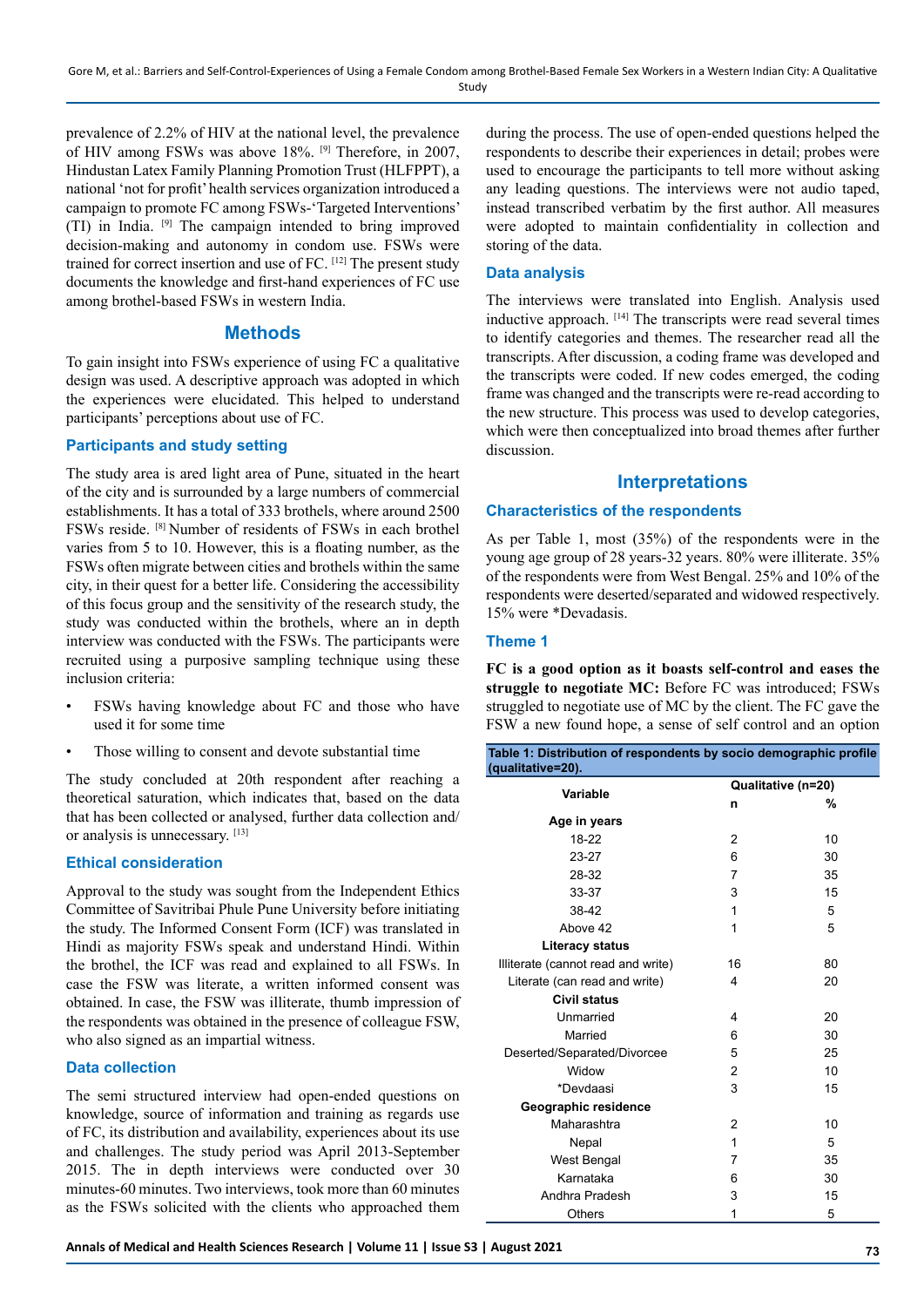to MC. The FSWs were now confident to talk about FC with their clients. The respondents confided that putting a MC on the client's penis was a filthy experience for the FSW and hence very much loathed by FSWs (though enjoyed by some clients!). This unpleasant experience and practice could now be done away with completely. The red light area witnesses' high numbers of clients during night, majority of the clients come in an inebriated state and do not want to use condoms, increasing the risk of unsafe sex. In such scenarios, FC acts as a weapon to shield such encounters.FSWs expressed that in intimate relationships with lovers' and regular partners, where an emotion of possessiveness and love becomes a barrier to use of condom, they have started using FC that has been accepted and enjoyed by both the client as well as the FSW. The one thing that was most liked by FSWs was that it could be inserted well in advance prior to the start of the sex work business. This gives them a feeling of freedom and security and a confidence to convince the clients' about condom use. Secondly, with the FC inserted they were willing to go with clients outside the brothels such as lodges or any other place of client's convenience for sex. This reflected an increase in the income as they would charge high for going outside the brothels. All FSWs shared that with FC, they feel protected and very much in control of the sex acts. A few FSWs, negotiating high rates even revealed that they have now convinced their clients for use of FC regularly.

# **Theme 2**

**As compared to MC, most of the FSWs had their first exposure to FC:** Some were knowledgeable about theFCbut possessed some grave mythstoo**.**All the FSWs were aware of all the facets of use of MC; however, respondents shared that first exposure to FC happened only due to the promotional/ awareness sessions organized by the NGOs. FSWswere either invited to the office of the NGO or staff from the NGO visited the brothels. The NGO representatives oriented them about FC, showed leaflets to demonstrate insertion and removal, and then distributed FCs freely. The sessions were followed by visits to check the use and replenish the stock of the FC. However, the campaign slowly subsided with time. Just as the FSWs were getting accustomed for using FCs, the program came to an abrupt end. The NGOs stopped the free distribution of FCs and instead started selling it at Rs. 3/- per piece. Some colleagues who were key opinion leaders in the brothels were not keen to train the FSWs about use of FCs, because they themselves lacked the required knowledge and skills to teach about FC use. Further, few FSWs, who were peer educators lost their interest and motivation to train FSWs regarding use of FC; consequently, the FSWs lost on avenues to have their queries (regarding FC use) addressed.

**Misconceptions:** The data revealed that FSWs were frightened about the insertion of FC as they thought it may get trapped inside the vagina and get lodged deep inside the uterus. The reason for this belief is that it has to be inserted inside the vagina before use which is terrifying as compared to male condom which is fitted externally on to the penis of the clients and hence remains outside the body. One particular respondent shared that she was shocked when she came to know about her colleague's experience of removal of the uterus (hysterectomy) because of the use of FC. This discouraged her to even think about FC as undergoing surgery for using a condom is intimidating. The FSWs voiced that the size and look of FC is scary."I tried using a female condom but remembered one friend from the red light area of Mumbai who shared her experience of having had to undergo a hysterectomy. She felt (that) it was because of the use of FC. Her uterus had to be removed. After I heard her experience, I am scared of using FC" 21 years old FSW. The FSWs revealed their inability to decide whether FC can be reused or not. They believed that the price paid for the FC should be worth it and FCs is affordable only if it is reusable. However, they honestly acceptedthat they do not have any knowledge about reuse of FC. Some FSWs complained of Lower Abdominal Pain (LAP) after the insertion of the FC during use. After that they started fearing that the insertion would bring pain always. So were reluctant to use the FC.

# **Theme 3**

**The different barriers refrained the FSWs from accepting the FC for continuous use with clients and Cost of FC:** FSWs are reluctant to buy the FC because they get male condoms free. FSWs are reluctant to use the FC because they have to buy the FC at Rs. 3/- a piece. As per the prevalent practices of the red light area, FSWs' have to surrender 50% of their daily income to brothel owners/ managers, for food and other expenses. Apart from these expenses they have to send money to their dependent family members regularly. There are empty days when they don't get even a single client and hence no income. With this context why would they prefer to buy condoms? Though the price is meagre, yet every rupee (paisa) saved matters, considering that FSWs in red light area come from a lower socio economic background. Further, availability of male condoms for free and ease of purchase precludes use of FC. "Initially they distributed FC free of cost, later they started with social marketing of condoms by selling it at the cost of Rs. 3/-; instead you get male condoms free still". A 30 year old FSW.

**Use of FC increases the time required for the client to ejaculate. This affects time spent with the client, who in turn increases the time by which the FSW is ready for the next client:** FSWs desire to earn more money by entertaining more number of clients. They practice skills that ensure clients' satisfaction in a short interaction (wherein the clients ejaculates fast and release them quickly), and then they are ready for a new client. A few of them attribute long sexual encounters with the use of FC, which could also be painful. They further shared that the interference of FC during sexual intercourse does not give pleasure to the clients and delays the time of ejaculation. Longer sex acts adversely affect their earnings during peak hours and during festival days when the business is booming with fast new clients. Time spent in the sex act becomes a critical factor then. Other reasons for delay for the FSWs could be the time required for removing the FC and that for inserting a new one. **Sex work during menstruation:** Specific clients' fancy sex during menstruation that constrains FSWs' to practice safe sex work during menstruation. Such men seeking the pleasure of the moistness of internal organ during sexual encounters may not like the structural interference of the FC, so the clients in such situation would not permit the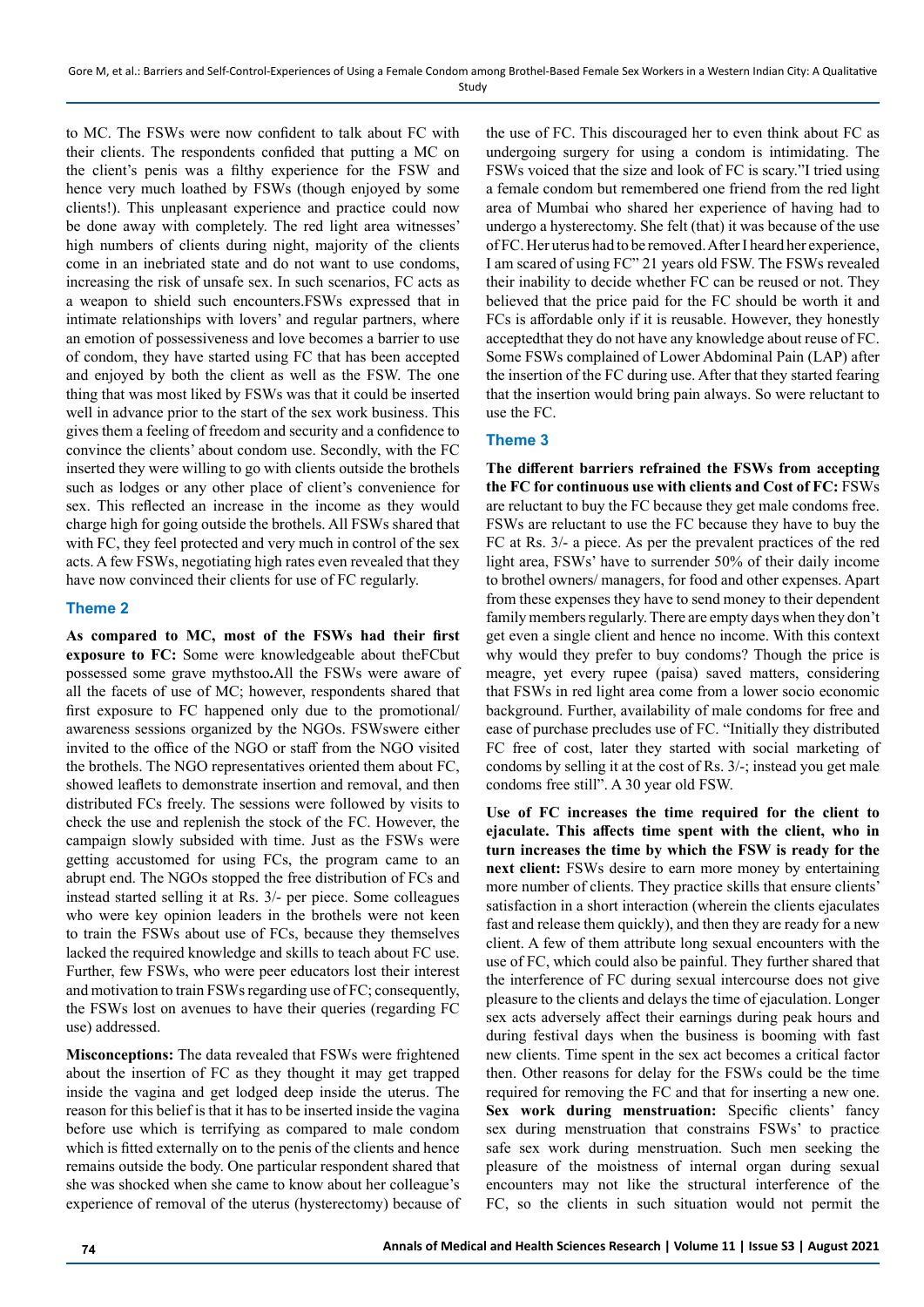use of FC. Apart from this barrier, the insertion of the FC during this period would painful and may increase bleeding. **Clients' attitudes towards FC use:** Some clients are not willing to use condoms (male/female), because of the belief that it reduces pleasure. Secondly, the bigger size of the FC threatens and scares them and their clients from continuing the physical act. So, they are not willing to accept and use the FC during paid sex.

# **Discussion**

#### **Self-control in using FC**

It is evident that biology, inequalities in gender roles, accepted societal sexual norms access to resources and decision-making power put women at greater risk of infection than men. Women because of lack of information about sexual and reproductive health neglects the risks associated with sexual behaviors. Even recognizing their vulnerability does not make them powerful to protect themselves. Women who receive information and counselling, and who learn to use the FC, can protect themselves even if their partners refuse to use a male condom. [6] This is true with FSWs too as they are more vulnerable and powerless to negotiate male condoms with clients. Research studies reflected that FSWs' acceptability of FC was high because it granted them self-control to protect against STIs/HIV. [6]

## **Knowledge about FC**

Study's finding about low knowledge is supported in research studies among FSWs of Ankara, Turkey, and Thailand. [4,15] There aare different myths among FSWs including FC being slipped or trapped inside the vagina that has been reported in research articles of Uganda, Malawi, and Zimbabwe. [16-18] FSWs' fear of undergoing hysterectomy because of use of FC is a newly discovered myth that needs to be explored further. This could be the result of low levels of knowledge about FC. The present HIV prevention program is inclined more towards promotion and distribution of male condoms than FC. The strategies need to be restructured to bring FC at forefront. Peer education showed to improve the knowledge, acceptance and utilization of FC in Indonesia. [12] It should be enhanced in India's HIV prevention program too. The myths should be targeted with dedicated efforts to increase correct knowledge about FC.

#### **Cost of FC**

Cost attached to the FC becomes a concern at the background availability of free male condoms. Similar issue was found in FSWs in Nepal. [5] In contrast a study in China showed that FSWs charging low fee  $\leq$  30 RMB per client showed high acceptability towards FC. [19] The policy makers should strive hard to subsidize the cost of the FC. They should think in terms of purchasing the FC in bulk for getting a huge discount and other cost effective options that are under consideration. [11]

# **Clients' attitude towards FC**

Clients' refusal to accept FC because of its strangeness, size, concerns about prevention efficacy towards STI/HIV, reductions in sexual pleasure has been found in many studies. [4,17-20] The overall picture that is emerging from studies is that of nonacceptance of FC by clients. This could be a disappointing factor

for FSWs to use FC. [17,21] A few studies have reported clients' acceptance of the FC because of its soft texture and lubrication and seeking pleasure as part of foreplay. [21,22] However, this aspect was not found in this particular study. Present study's clients' dislike about the use of FC during menses is in contrast with a study of Brazil, where the FSWs' enjoy them during periods. [23]

#### **Challenges in use of FC**

The primary physical barrier experienced by FSWs across the globe is of difficulty in the insertion of FC, research studies among FSWs of China, Cote d' Ivoire, Thailand, Zimbabwe, Costa Rica, Swaziland, Uganda, Central America have documented the same. [1,10,11,17,20-24] Difficulty in insertion because of a lack of privacy is corroborated in a program review report by HLFPPT in India. Finding longer ejaculation time because of the use of FC is new; have to be further explored with research in this area.Some FSWs have reported lower abdominal pain after using FC that could be because of pain due to inner ring uro genital symptoms as side effects. [22] The lower abdomen pain might worsen if the FSWs have symptoms of STIs. These could be the different possibilities for the lower abdomen pain that has to be explored by further research. These types of experiences might further deter women from using FC. [25-28]

# **Limitations**

The biggest limitation of a qualitative design is lack of generalizability or representativeness. The study finding cannot be applied to FSWs from other regions. The findings have emerged from in depth interviews with FSWs only. Data triangulation in terms of interviews with brothel owners and clients is not attempted. That would have added different perspectives towards the experiences shared by the FSWs.

#### **Conclusion**

Introduction of FC among FSWs was projected to promote the use of condom and simultaneously provide protection from STI/HIV. Importantly, it empowers the female partner. This is especially important in case of FSWs negotiating successful use of condoms with clients. The objectives of this study were to document the knowledge and first-hand experiences of FC use among brothel-based FSWs in western Maharashtra. It identified the plus points and the negatives of FC use in the population. It also unearthed certain myths and misconceptions about FCs which preclude its universal usage. The same were due to ignorance about facts of FC. The FSWs voiced out the feeling of self-control in using the condom especially with unwilling clients and in intimate relations. Cost, a lack of privacy, physical adjustments was found to be the main hurdles in use. It is evident that initial use is troublesome unless it is continuously practiced. Continued use was commonly associated with adequate support during adoption phase. It is therefore crucial to support the population more intensively in the initial phase. The findings recommend amendments in the health promotion of FC in the TIs. Continuous health messages with the application of innovative communication media: use of flip charts, posters, patient information brochures and demonstration on models (insertion of FC) training the FSWs